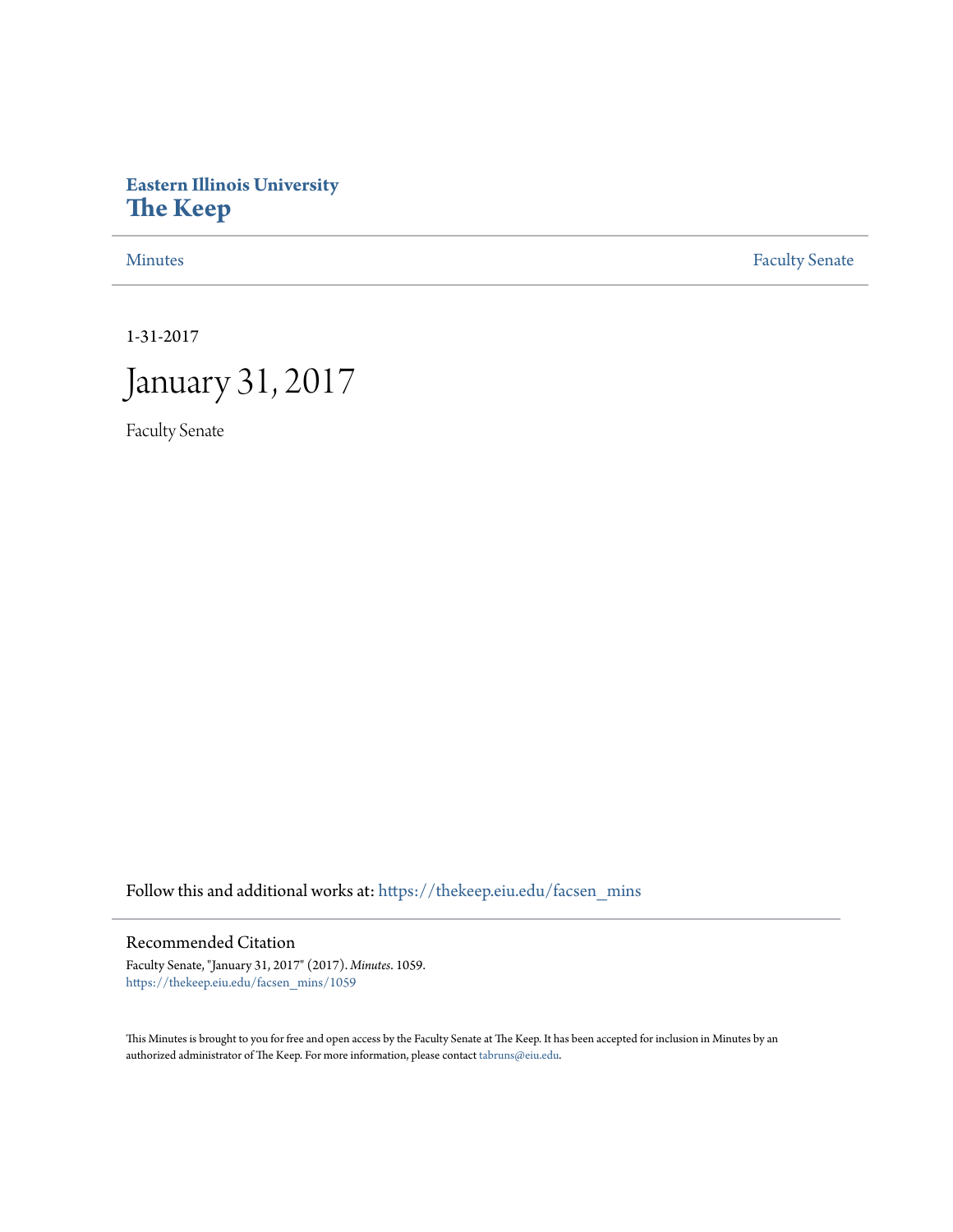EIU Faculty Senate Session Minutes January 31st, 2017, 2:00 – 3:50 PM Booth Library Conference Room

## I. Attendance and Welcome 2:00 PM

- Welcome Chair Robertson
- Senators Attending Abebe, Corrigan, Eckert, Gosse, Hugo, Hung, Oliver, Rosenstein, Robertson, Sterling, Stowell,
- Waller, Wharram, B. Young, L. Young (SV-PAA)
- Guests Attending = C. Buchman (DEN), J. Blitz (UPI), M. Izadi (LCBAS), B. Lord (VP-AA)

## II. Approval of Minutes from January 17th, 2017 2:00-2:05 PM

- Motion to Approve B. Young
- Seconded T. Abebe
- Discussion none
- $-$  Vote  $=$  all except 3 abstentions  $-$  Gosse, Hugo, Hung

#### III. Committee Reports

- 1. Executive Committee
	- a. B.O.T. Address, Jan. 27th, 2017

- Robertson – represented Faculty at the meeting. Brought up faculty and student concerns from campus. Thanks for the input. One of the Board members thanked me for my comments and assured me that I 'had their ears'. Shared comment from Africana Studies student – majors and minors would be at risk if programs are removed - reminder about the impact on general education course offerings as well. Shared a few thoughts submitted by J. Oliver that I shared with the Board. I concluded with thoughts from the President of Ireland regarding his effort to make Philosophy more centralized to higher education.

#### b. Provost's Report: Provost Blair M. Lord 2:05-2:15

- Lord – EIU BOT did take an action at the meeting – Sociology/Anthropology created a Bachelor's degree in Criminology/Criminal Justice. Lots of requests these past few years for this type of program. Was approved by EIU BOT – now will be forwarded to IBHE for approval. Could be available by next Fall. Purchase approvals were also discussed. Approval granted to initiate search process for interim leadership to replace Dean Lanham – leaving at the end of this academic year. I appreciate his multiple months of notice given. Had communication with Graduate School and Deans regarding the temporary ban on refugees – and any potential impact on EIU international students. It will have a minimal impact currently because of minimal # of students from the 7 countries identified in the travel/immigration ban. Adds additional comments about the situation. Can be complex depending on the student.

- Gosse – is there a central database for our international students?

- Lord – yes, there is a database and any effected international students have been contacted. Only one EIU student affected at this time.

- Gosse – offers aid/assistance for any student affected

- Lord – appreciation expressed – Office of International Programs has been proactive about this

- Wharram – offers formal statement about the current immigrant ban and President Glassman's swift statement on this issue, as well as terrorist attack in Quebec:

> We wish to thank President Glassman for his swift and unequivocal response to Friday's executive order temporally banning people from seven countries from entering the United States. As someone who came to this country on a student visa, who has resided in this country on a work visa, and who only recently and after much difficulty received a green card, I can assure you that the current situation for many students and faculty of our international community on campus is at best uncertain, and is for others quite possibly and legitimately so—terrifying, and not just for those who come from the seven currently named countries.

> As members of a larger academic community, we must all acknowledge that these are extraordinary circumstances. And it is not okay. I need to comment further that, as a Canadian, I also feel the tremendous national shame in the wake of Saturday's brutal killing of six worshipping Muslims at a mosque in Quebec City. This was, as Prime Minister Trudeau rightly said, a "terrorist attack on Muslims" committed by someone known to be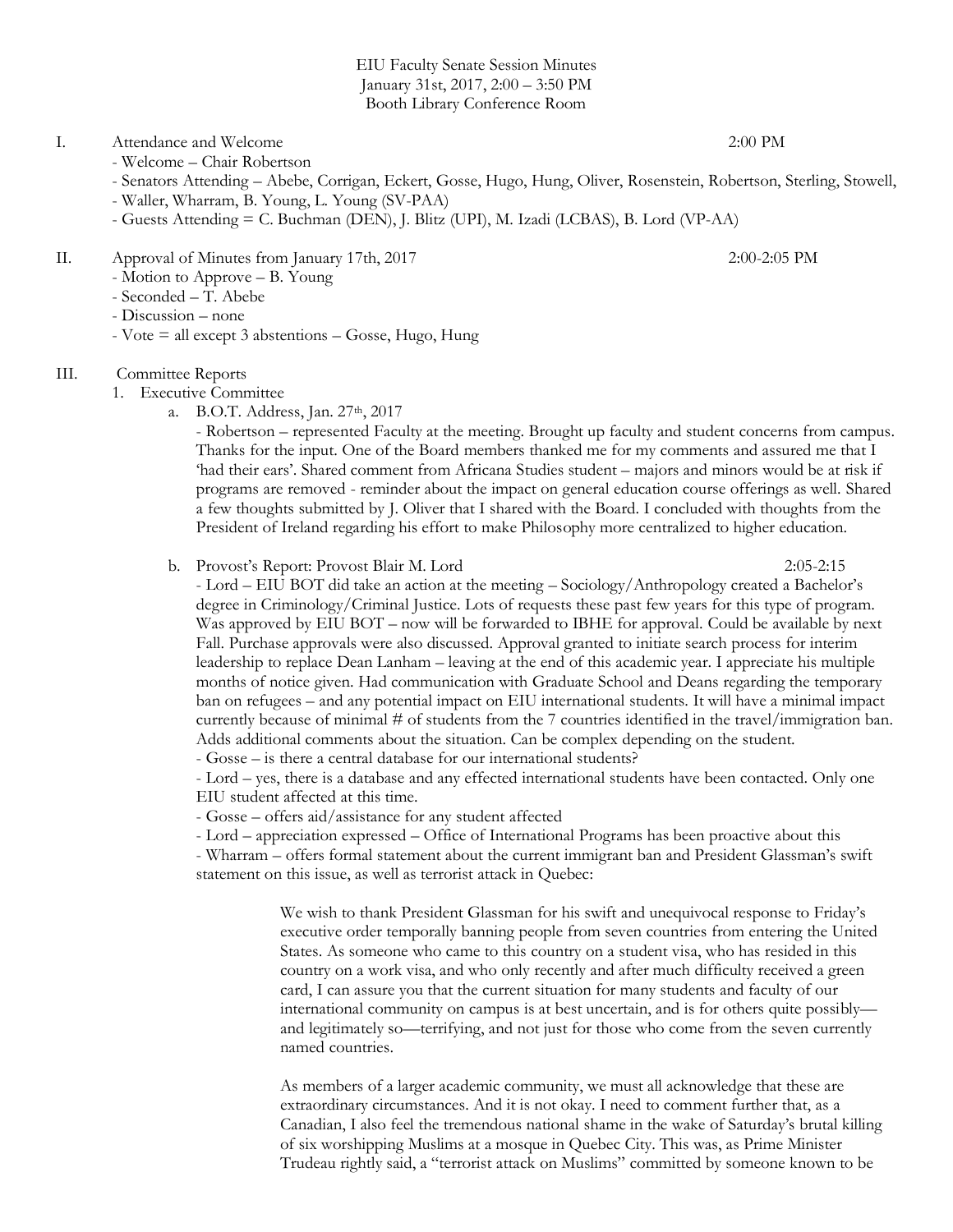enthralled by racist nationalisms. And I do not wish to insult the intelligence of my fellow senators or of the campus community, when I add that condemning Friday's Executive Order is not equivalent to condemning those who voted for President Trump. And while there can be no direct causal link between an executive order in D.C. and a terrorist attack in Quebec, there is little doubt that a radical fringe of extremists and racists may be galvanized and emboldened by an executive order that deliberately targets certain people because of their national origins.

We encourage all faculty to join President Glassman and the rest of the campus community in "monitor[ing] these developments, while also supporting the rights of all our international students, faculty and staff.

- Robertson – I motion to send your statement to all faculty.

- Hung – agreed, but let's re-work the document to re-inforce President Glassman's statement and your own personal sentiments on the terrorist attack in Canada. Refers to facebook page comments about President Glassman's statement – mostly positive but some negative pushback from some sectors. Facebook is not a great medium for in-depth dialogue. However, this is an issue that needs to be discussed further on this campus.

- Wharram – agreed, and I have already talked to other groups, including international students, who are interested in developing a greater dialogue in different forms on these issues.

- Hung – to Robertson – I second your motion.

- Stowell – by reading it into the minutes, would that not be distributed to all faculty?

- Robertson – yes, but only if faculty visit the faculty senate website to review the minutes. Emailing directly to students will cast the statement to a wider audience.

- Sterling – if we take the initiative to send it to all faculty, we accept ownership of the statement even though it is authored and attributed to Senator Wharram.

- Hung – another suggestion – we should consider including the staff and student senates in the distribution of the statement.

Vote – all in favor except 1 abstention (Wharram – author)

Gosse – this might be a great topic for a Student-Faculty Forum

 $Robertson – open to that – I enjoy assigning Senator Bruns tasks when he is not here (smiles)$ 

2. Elections Committee 2:15-2:50

- Stowell – sent a call to LBCAS for nominee/volunteer for UPC – no volunteers received – next step = will consult with Dean Izadi to attempt to secure a volunteer.

- Robertson – timeline for Faculty Senate elections this spring?

- Stowell – might need to have an electronic vote for UPC position. Our bylaws suggest that March is election month for Faculty Senate – time to develop a list of open positions for the upcoming election.

- 3. Nominations Committee
	- Rosenstein no report
- 4. Faculty-Student Relations Committee

- Waller – student senate will begin discussion on EIU Vitalization this week – will keep you informed

- 5. Faculty-Staff Relations Committee
	- Corrigan no report
- 6. Awards Committee

- Hugo – waiting for nominations for Distinguished Faculty award – Deadline is Feb 24th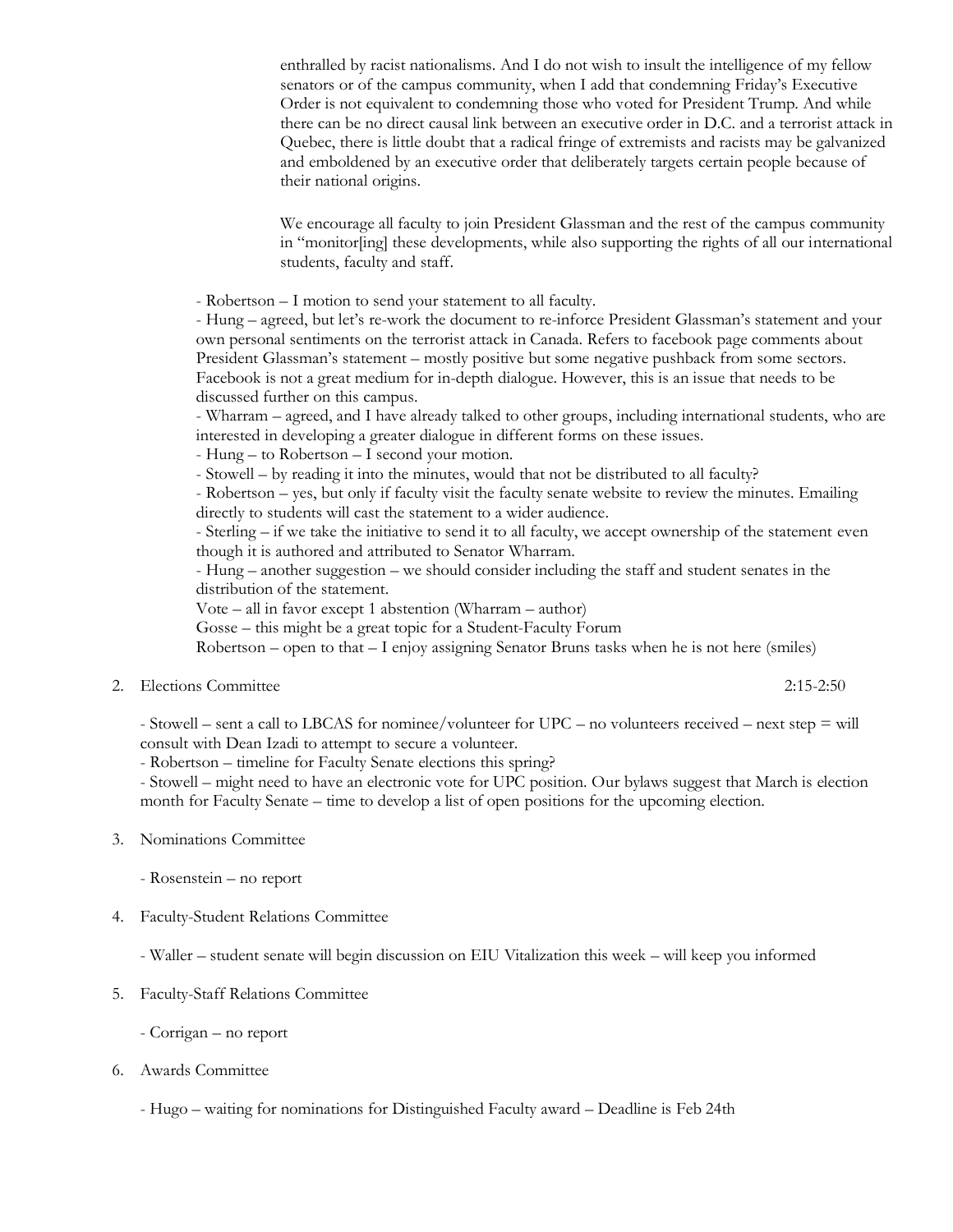## 7. Faculty Forum Committee – no report

# 8. Budget Transparency Committee

- Sterling – no formal report, but EIU BOT did approve 2% increase in GIA fee that primarily benefits athletics. So academic programs are proposed to be cut but athletics receives more funding (?). Housing fee was increased as well, traditionally packaged together with the GIA fee.

9. Ad hoc Committee on Extracurricular Athletics

- Wharram – no report

# IV. Communications

- 1. Faculty Senate Minutes from January 17th, 2017
- 2. Faculty Concerns on the Vitalization Project
- 3. Senate Chair Address to Board of Trustees, January 27<sup>th</sup>, 2017
- V. Vitalization Workgroup Responses, Ad-hoc Committee formation, Other Business 3:00-3:50 PM

- Robertson – it was a positive step that President Glassman finally did decide, even late in the process, to include Faculty Senate in the Vitalization process. At least we will have a voice. How should we formulate our response? - Sterling – there are at least 3 separate issues. #1) the specific recommendations by the 7 workgroups, especially workgroup #7. President Glassman did solicit input from APERC, CAA, and Faculty Senate. I would suggest that Faculty Senate create an ad-hoc committee to evaluate, at the minimum, workgroup #7 recommendations – the 4 programs considered for elimination, and maybe the recommendations from the other 6 workgroups, #2) Vitalization process as a whole needs to be evaluated – both CAA bylaws and Faculty Senate constitution clearly requires these two bodies be involved at the beginning of the process, not closer to the end. Was this a reasonable process? Did it infringement upon shared governance? #3) Does Faculty Senate wish to express a vision for the university – in response to the proposed 'vision' of the workgroups. We should consider embracing #1, #2 or all 3 of these? - Hung – from my recollection, Faculty Senate, at the minimum, wanted to respond to the process (#2) <the overall mechanism, time constraints on workgroups,  $P/L$  data, procedural concerns – how the process unfolded>. - Abebe – with regard to the review itself, I'm not sure it serves any purpose or cures the already contaminated and faulty conclusions that have been made if we were to review the workgroup conclusions. It would be the ultimate waste of time. I don't see any value to doing that. I am also not sure at this stage that I am prepared to dignify the process  $(\#1)$ . With item  $\#2$  – we have already spoken on this. We have decided to send it to the faculty – let them make a decision – our duty is to follow through with that. I do have sympathy for item  $#3$  – it could be instructive to our administrators – not out of disrespect to our administrators – but they failed us when the process began - I did not hear vision from our current administrators at the start of this process.

- B. Young – I wonder if Senator Stowell would care to comment on the work of workgroup 8 – is a town hall meeting coming?

- J. Stowell – I serve on workgroup #8 – we continue to seek input on new or modify programs, signature programs, micro-degrees – the town hall meeting will be held this week – anyone can submit input via email, in person – we have received huge # of ideas – we may need help to process and prioritize those ideas – I do not want to duplicate workgroup 8 tasks with an ad-hoc initiative in Faculty Senate. Seems redundant.

Hung – point #3 – there is a value in Senate articulating what the core values and mission is for the university, but I feel we are prompted to do this because we disagree with the outcome of Vitalization by our current administration. It may not serve the purpose we want it to serve. A key question  $=$  what is the place of EIU, and what are we trying to achieve – very daunting process – difficult task to write a broad, meaningful, and useful mission statement – especially as a reaction to the process already underway. I am least supportive of task #3.

- Waller – the proposal is to eliminate 4 programs – I think we need to provide a response to that proposal – yes, somewhat self-interested – nevertheless, it would be useful for the administration to receive additional input

- Corrigan – respectfully disagree – I don't feel like it is our place (Faculty Senate) to do that – I don't want to step on 'toes' of elected bodies like CAA, COTE, and CGS to do so – we should focus on the concerns we have with the process rather than specific proposal cutting academic programs.

- Waller – the president requested our input at the last meeting.

- Corrigan – I think it is more our place to comment on the process

- Hugo – redundant to reply to the process again – we have already done so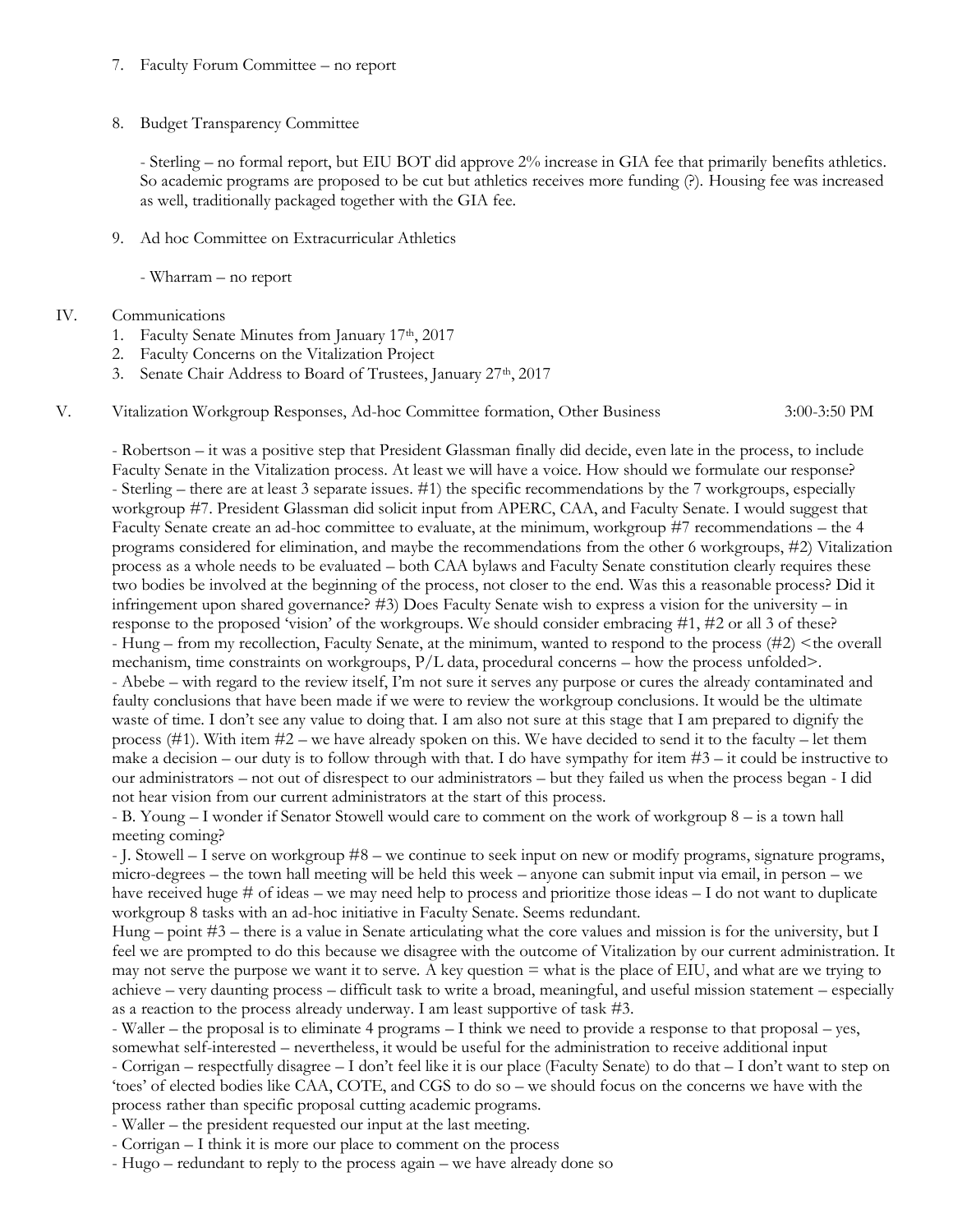- Corrigan > to Hugo > adds additional opinion on what our role should be at this point.

- Rosenstein – the APERC, elected by Faculty across campus, is, in essence, a subcommittee of Faculty Senate to review programs that are up for elimination. Not sure we need another Faculty Senate subcommittee to review the proposals as well. APERC is the active voice at this point regarding workgroup #7 recommendations.

- Robertson – President Glassman is requesting independent reviews from APERC, Faculty Senate, and CAA on the process and proposal by March 15th. I am in favor of a concise response for consideration by the administration and potentially the EIU BOT. We don't need to produce a large packet in response – 1 or 2 pages. It can include our opinion on the process and possibly our dissent regarding workgroup #7 recommendations.

- Gosse – where do we stand on the faculty referendum?

- Robertson – we need to discuss this today

- Gosse – you mentioned it on Friday

- Rosenstein – why are these 4 programs being targeted for elimination? What are the reasons? Workgroup #7 was asked to look at enrollment, quality, and centrality to the mission of programs – help me understand how these programs made it to 'elimination' list? Philosophy is what most universities are historically founded on. In terms of profit/loss, the department is not losing significant monies. It accommodates a significant # of general education students. How can we prepare a productive counter argument to what seems to be a poorly worded initial argument – what are the clear points of contention regarding the proposed elimination of these 4 programs?

Waller – I asked the President a similar question. Reviews the dialogue with the President from last meeting. Rosenstein – just wondering if there were indicators that we haven't seen?

Robertson – probably – some indicators are in the handout I sent – but seem to lack justification points. Sterling – there is no narrative supporting elimination for any of the 4 programs – there is no additional information that workgroup #7 provided.

Abebe – this is precisely why we can't effectively review these 4 programs – no standards for the evaluation process were provided – the philosophy of this 'process' was based on what 'can' be measured – adds more comments about the flawed process - I think we have a task/duty ahead of us to send a referendum to the faculty – let the faculty decide if the process was 'good' or 'bad' – not sure if we spent significant time on a program review that our review/recommendations would even be considered – we have to use our time wisely.

Hung  $>$  small quibble to Abebe  $>$  we should access our education by quantitative markers and qualitative markers – no objection to having both – this process fell short because of time constraints – refers to reaccreditation of his own department – there is absence of qualitative considerations in the Vitalization process – if we do respond or pass a referendum to faculty to vote on 'confidence' or 'no-confidence' on Vitalization, we need to provide list of concerns as well. We need to spend the time to summarize some of the important issues/concerns of the process, relay that to the faculty, and let them vote on it. That will send as clear of a message as possible to President Glassman about the faculty sentiment on the process.

Oliver – another concern relates to the population of workgroup  $#7$  – specifically the non-academic members – at least 3 of the 7 members of the workgroup have limited to no experience assessing the 'quality' and 'centrality' of academic programs to the university. President Glassman placed the future of these colleagues and programs in the hands of a fundraiser, a business office staff member, and a student affairs administrator. That would be comparable to me being asked to assess the quality of a fundraising initiative or student affairs program – I would have limited to no experience to accurately and effectively complete that task.

Sterling – in order for us to possibly respond to any of my previous recommendations – I will formally motion on all three for a vote.

Hung – I will second all 3 motions so we can discuss and vote on each one.

Robertson – I also motion that we finalize the faculty referendum so that it is prepared to send to all faculty Abebe – I second that motion.

Robertson – motion #1 – Faculty Senate should review workgroup #7 recommendations

Wharram – asks for point of clarification – have we received a specific requent/charge from President Glassman about what we are supposed to do? I know he asked us at the last Senate meeting to review.

Robertson – provides some background info – President asked us to review workgroup #7 recommendations – same request sent to CAA – materials sent to you via email – 3 docs total - one doc is 50-pages in length – that is the extent of the request and materials received.

Wharram – info sent to CAA? Is there a particular template that the APERC is using that we should also use? Hung – no, this is the first time the APERC has ever been called to act

Sterling – the UPI contract contains very limited info on the task (1 paragraph) – items for the APERC to consider but APERC can request additional info if needed.

Corrigan – regarding 4 programs under consideration – any explanation/details provided on why one program is suggested for deletion versus the other 3 not being deleted?

Sterling – Africana Studies has no Unit A faculty, so program deletion would not result in Unit A layoffs.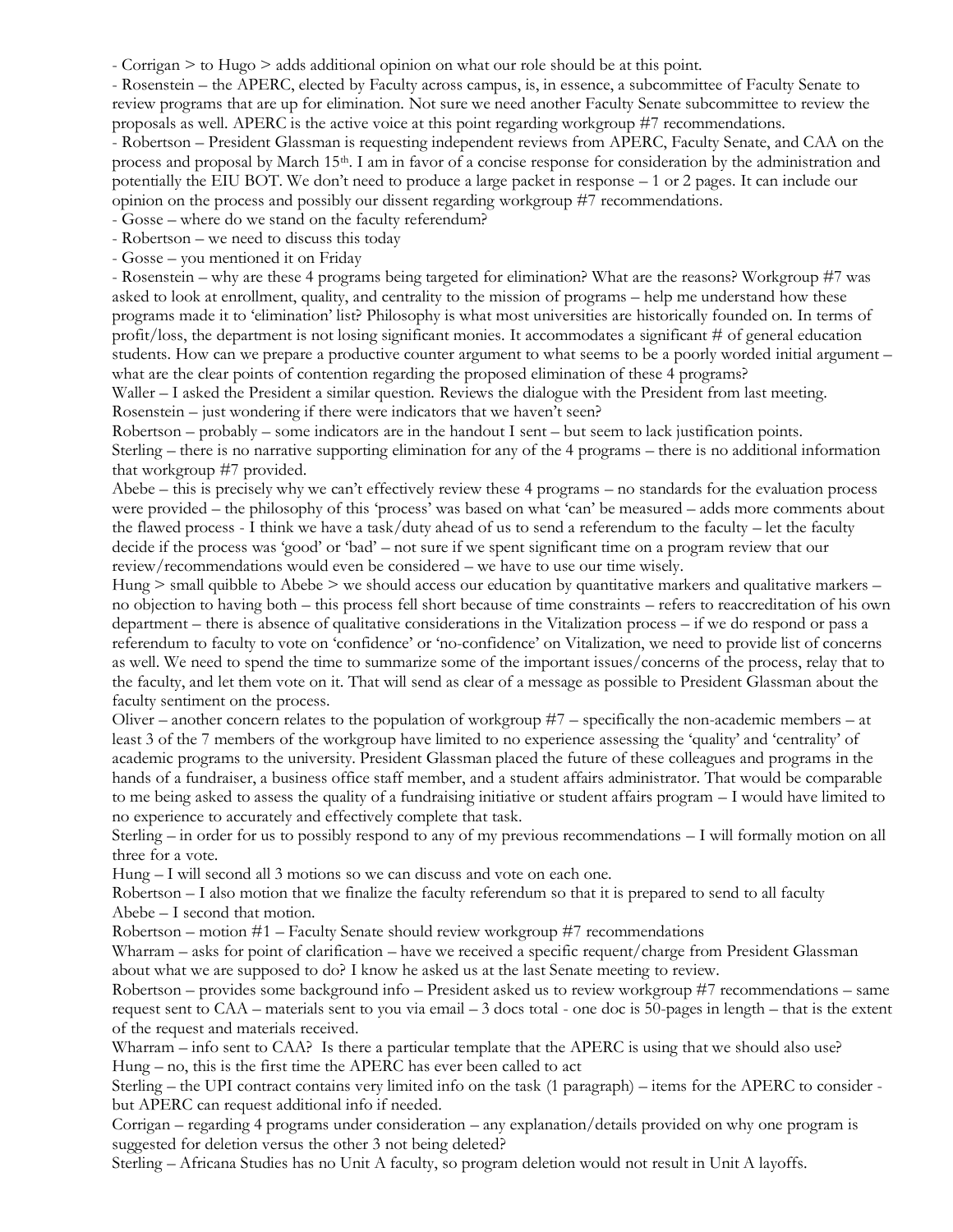Stowell – Jerry Cloward is director of the Career and Technical Education program, but he also has other assignments Corrigan – it is a very new program, maybe they fell short on faculty resources to be successful?

Rosenstein – provides more background info on creation of adult/community education program – offers comments on the rationale to develop the program - fell short on faculty and student interest.

Hung – I am in favor of stating that the Faculty Senate is not in a position to conduct program reviews, and to defer to CAA and APERC. Or we must create a sub-committee and invest the necessary time in the process. We may want to focus on the flawed process rather than the flawed workgroup #7 recommendations?

Wharram – there may be senators who are willing to 'roll up their sleeves' and carefully examine WG #7.

recommendations. If we don't take the opportunity, we may be reneging on our responsibility as faculty senators. Hung – modified statement – if some senators want to do this, I will support the initiative.

Wharram – thankful that APERC was created, but we also have the opportunity to have our voice heard on this. Stowell – by invoking the process, that may create a justification to request more info on criteria used to create the recommendations.

Gosse – the underlying issue is the lack of funding from Springfield, but was this a charge from the EIU BOT to President Glassman to find operational efficiencies can cut budget? I have survived restructuring twice – was charged with 'You write the report and you show them the door'? But is it possible that if funding comes through from Springfield, no changes needed, and Vitalization report placed on the shelf?

Hung – personally, not optimistic about that possibility. Dr. Glassman plans on acting on these recommendations, regardless of what happens in Springfield. He is going to follow through.

L. Young – I don't think this process is strongly connected to Springfield, the process is going to happen regardless. Sterling – let's avoid taking any action based on the assumption that Springfield will get its act together.

Wharram – glad there is APERC, but they have not been as intimately involved in this process as we have – we have been keeping an eye on the process since the beginning – insights into the P/Ls, workgroup involvement, etc. and we have a little bit of a 'jump' on those serving on APERC.

Robertson – suggestion - perhaps our first order of business is to send out the faculty referendum to all colleagues to find out where they stand on the process ('confidence' or 'no confidence'), - valuable info to send to President and EIU BOT.

Oliver – there is the humanistic aspect of this as well – we have two faculty senators whose job is threatened and I am not aware of any colleagues of APERC members whose job is threatened.

Abebe – the purpose of a review is to provide a 'why will we do that'?  $=$  to change someone's mind. Our review is not going to change someone's mind. In addition, the moment you have to begin to think about 'how you will save your job'?, you have probably already lost it…I call the question.

Rosenstein – no one of APERC is/has served on any of the Vitalization workgroups

Robertson – reviews population of APERC

Sterling - Richard Jones has been selected as the chair of APERC

Robertson – Motion - formation of subcommittee to write a review of workgroup #7 recommendations

Yes – Robertson, Stowell, Sterling, Waller, Eckert, Rosenstein, Wharram, Hugo, Oliver

No – Abebe, Corrigan, Gosse, Hung

\*Motion passes – will populate ASAP

Robertson – recommend that we follow through with a Faculty referendum, with a preamble?

Hung – adds comments in support of following through with the Faculty referendum concerning the Vitalization process

Stowell – did we vote on including a preamble?

Hung – we did not call it a preamble, but sending it out a summary of concerns before a vote in the confidence in the process – we should follow through on the previous resolution

Stowell – reviews the language of the motion voted and approved at the previous meeting

Hung – reviews agreed upon steps and who will author the referendum – but solicits help with the process

Robertson – would vote for yes  $=$  form committee, would vote for no  $=$  subcommittee of 1 (referendum author)?

Sterling – I withdrawal motion #2 if the Senate agrees on Hung authoring the resolution

Robertson – can you finalize it by next week?

Hung – accepted - goal = will have a draft of the resolution completed by Monday evening (2/6) and then accept feedback and edit before next Tuesday's meeting.

Robertson - #3 recommendation – 'visioning' – formation of a visioning ad-hoc subcommittee

Stowell  $-1$  think the existing committees are covering this  $-$  it would be redundant

Rosenstein – agreed – also - I would suggest sending out an email for the town-hall meeting this Thursday. Suggests methods for collecting feedback for those who can't stay for the entire meeting.